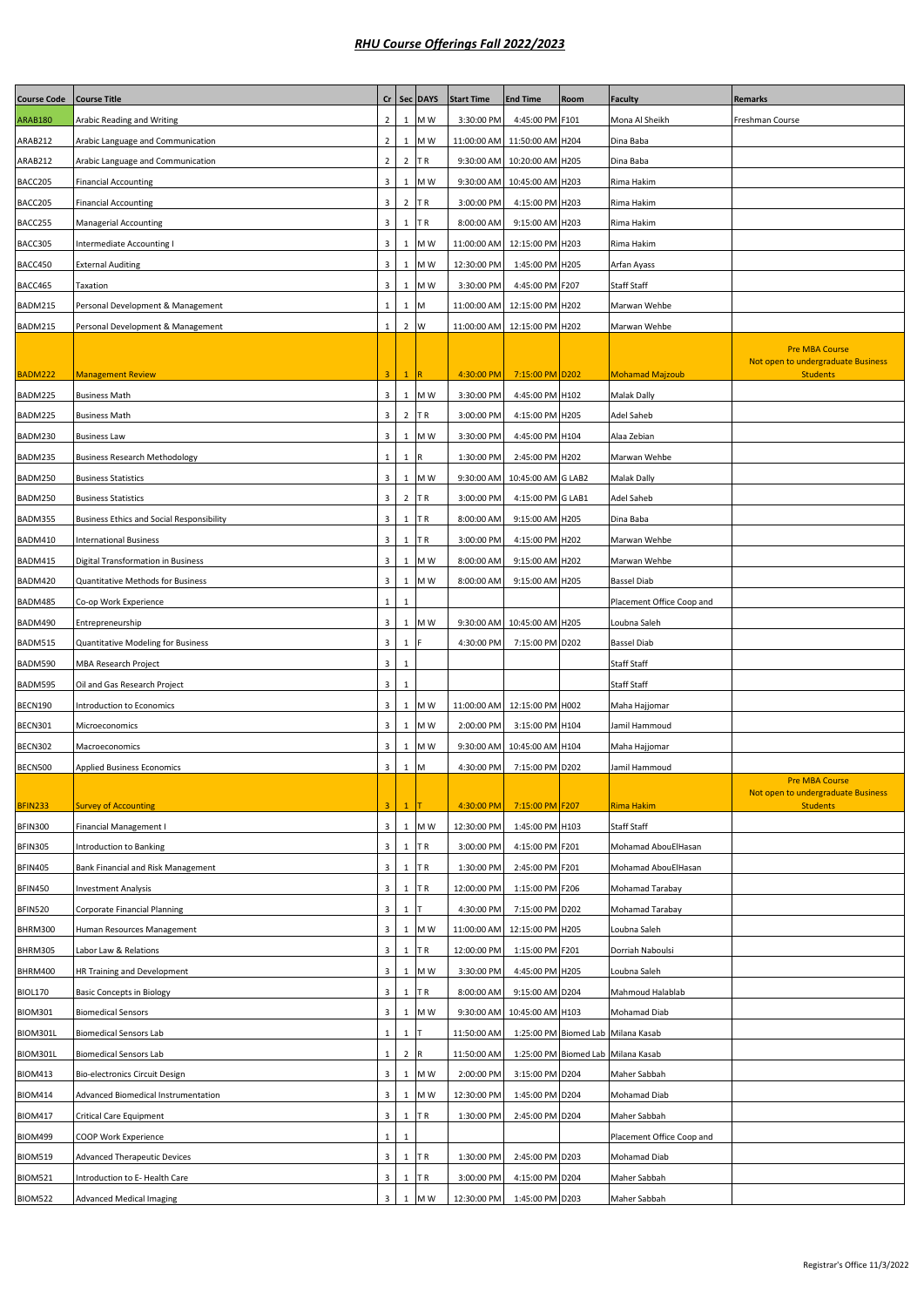| Cr   Sec   DAYS<br>Staff Staff<br>BIOM595A<br>1<br>BE Summative Learning Project I<br>1<br><b>BIOM597II</b><br>3<br>$\mathbf{1}$<br>9:30:00 AM<br>10:45:00 AM D204<br>Mohamad Diab<br>Advanced Topics in Biomedical Engineering: AI Applications in Heathcare<br>ΤR<br><b>BITM200</b><br>3<br>8:00:00 AM<br>9:15:00 AM G LAB1<br>IT Management Essentials<br>1<br>ΤR<br>Nour Fatairi<br>3<br>$\overline{2}$<br><b>BITM200</b><br>1:30:00 PM<br>2:45:00 PM G LAB2<br>IT Management Essentials<br>ΤR<br>Nour Fatairi<br>3<br>$\mathbf{1}$<br>ΤR<br><b>BITM300</b><br><b>Business Information Technology Management</b><br>9:30:00 AM<br>10:45:00 AM H005<br>Nour Fatairi<br>3<br>$\,1\,$<br>M W<br>BITM350<br><b>Fundamentals of Data Analytics</b><br>11:00:00 AM<br>12:15:00 PM H103<br><b>Bassel Diab</b><br>3<br>BMGT200<br>Introduction to Management<br>1<br>ΤR<br>8:00:00 AM<br>9:15:00 AM H204<br>Hussein jardali<br>3<br>$\overline{2}$<br>BMGT200<br>Introduction to Management<br>ΤR<br>9:30:00 AM<br>10:45:00 AM H204<br>Hussein jardali<br>3<br>$\mathbf{1}$<br>BMGT300<br>ΤR<br>1:30:00 PM<br>2:45:00 PM H103<br>Mohamad Majzoub<br>Project Management<br>3<br>$\mathbf{1}$<br>M W<br>3:15:00 PM H205<br>BMGT400<br>2:00:00 PM<br>Loubna Saleh<br><b>Operations Management</b><br>BMGT525<br>3<br>$\mathbf{1}$<br>W<br>4:30:00 PM<br>7:15:00 PM D202<br>Entrepreneurship and Investment Capital<br>Mohamad Tarabay<br>BMGT530<br>3<br>$\mathbf{1}$<br>4:30:00 PM<br>7:15:00 PM F201<br>Jamil Hammoud<br>Overview of the Global Oil and Gas Industry<br>BMKA200<br>3<br>$\mathbf{1}$<br>M W<br>9:30:00 AM<br>10:45:00 AM H002<br>Introduction to Marketing<br>Buthayna Hajjar<br>3<br>$\overline{2}$<br>M W<br>12:30:00 PM<br>1:45:00 PM H204<br>BMKA200<br>Introduction to Marketing<br>Buthayna Hajjar<br>3<br>$\mathbf{1}$<br>BMKA310<br>Consumer Behavior<br>ΤR<br>12:00:00 PM<br>1:15:00 PM H202<br>Marwan Wehbe<br>3<br>Staff Staff<br>BMKA430<br>Advertising Design and Creativity<br>1<br>ΤR<br>8:00:00 AM<br>9:15:00 AM H002<br>3<br>4:45:00 PM H202<br>BMKA440<br>Social Media Marketing<br>1<br>M W<br>3:30:00 PM<br>Marwan Wehbe<br>CCEE221<br>3<br>1<br>M W<br>2:00:00 PM<br>3:15:00 PM H102<br>Logic Design<br>Bassam Moslem<br>$\overline{2}$<br>CCEE221<br>3<br>TR<br>1:30:00 PM<br>2:45:00 PM H104<br>Logic Design<br>Bassam Moslem<br>CCEE324<br>3<br>11:00:00 AM<br>12:15:00 PM H005<br><b>Computer Organization</b><br>1<br>M W<br>Rached Zantout<br>CCEE324<br>3<br>$\overline{2}$<br>2:00:00 PM<br>3:15:00 PM H103<br><b>Computer Organization</b><br>M W<br>Rached Zantout<br>CCEE331<br>3<br>$\mathbf{1}$<br>M W<br>11:00:00 AM<br>12:15:00 PM H104<br>Dina Serhal<br>Signals and Systems<br>3<br>$\overline{2}$<br>M W<br>CCEE331<br>Signals and Systems<br>2:00:00 PM<br>3:15:00 PM D203<br>Dina Serhal<br>3<br>$\mathbf{1}$<br>CCEE426<br>Design of Embedded Systems<br>ΤR<br>12:00:00 PM<br>1:15:00 PM H102<br>Rached Zantout<br>9:20:00 AM 11:00:00 AM ElectLab<br>CCEE426L<br>Design of Embedded Systems Lab<br>1<br>1<br>Milana Kasab<br>$\overline{2}$<br>9:20:00 AM 11:00:00 AM ElectLab<br>CCEE426L<br>Design of Embedded Systems Lab<br>1<br>Milana Kasab<br>CCEE447<br>3<br>$\mathbf{1}$<br>4:45:00 PM D203<br><b>Digital Communications</b><br>M W<br>3:30:00 PM<br>Dina Serhal<br>CCEE447L<br>$\mathbf{1}$<br>$\mathbf{1}$<br>11:00:00 AM COMMLAB<br>Communications Lab<br>9:20:00 AM<br><b>Staff Staff</b><br>$\overline{2}$<br>CCEE447L<br>$\mathbf{1}$<br>W<br>12:20:00 PM<br>1:55:00 PM COMMLAB<br><b>Staff Staff</b><br>Communications Lab<br>CCEE447L<br>3<br>9:20:00 AM 11:00:00 AM COMMLAB<br>Communications Lab<br>1<br>R<br><b>Staff Staff</b><br>CCEE454<br>3<br>$\mathbf{1}$<br>1:30:00 PM<br>2:45:00 PM H102<br>Houssein Wehbe<br><b>Computer Networks</b><br>ΤR<br>$\overline{2}$<br>CCEE454<br>3<br>TR<br>3:00:00 PM<br>4:15:00 PM H102<br>Computer Networks<br>Houssein Wehbe<br>$1$ T<br>CCEE454L<br>Computer Networks Lab I<br>$\mathbf{1}$<br>11:30:00 AM<br>1:10:00 PM C LAB III<br><b>Staff Staff</b><br>$\overline{2}$<br>$\mathbf{1}$<br>Staff Staff<br>CCEE454L<br>1:15:00 PM<br>2:55:00 PM C LAB III<br>Computer Networks Lab I<br>$\mathbf{1}$<br>$\mathbf{3}$<br>Staff Staff<br>CCEE454L<br>Computer Networks Lab I<br>3:00:00 PM<br>4:40:00 PM C LAB III<br>$\mathbf 1$<br>Placement Office Coop and<br>CCEE499<br>Coop Work Experience<br>$\mathbf{1}$<br>$\overline{2}$<br>1:15:00 PM H204<br>CCEE534<br>$\mathbf{1}$<br>TR<br>12:00:00 PM<br>Dina Serhal<br><b>Signal Processing</b><br>$\mathbf{1}$<br>1:10:00 PM C LAB III<br>CCEE554L<br>Computer Networks Lab II<br>$\mathbf{1}$<br>11:30:00 AM<br>Staff Staff<br>$\overline{2}$<br>CCEE554L<br>Computer Networks Lab II<br>$\mathbf{1}$<br>1:15:00 PM<br>2:55:00 PM C LAB III<br>Staff Staff<br>$\mathbf{3}$<br>CCEE554L<br>Computer Networks Lab II<br>$\mathbf{1}$<br>3:00:00 PM<br>4:40:00 PM C LAB III<br>Staff Staff<br>R<br>CCEE562<br>3<br>$\mathbf{1}$<br>2:45:00 PM B204<br>Artificial Intelligence<br>ΤR<br>1:30:00 PM<br>Rached Zantout<br>3<br>CCEE566<br>Natural Language Processing<br>$\mathbf{1}$<br>TR<br>8:00:00 AM<br>9:15:00 AM H104<br>Rached Zantout<br>CCEE595A<br>Staff Staff<br>BE Summative Learning Project I<br>$\mathbf{1}$<br>1<br>3<br>9:15:00 AM D201<br>CHEM160<br>M W<br>8:00:00 AM<br>Mahmoud Halablab<br>Chemistry I<br>1<br>3<br>$1\,$<br>CHEM211<br>Environmental Chemistry and Lab<br>TR<br>12:00:00 PM<br>12:50:00 PM H205<br>Mahmoud Halablab<br>$\mathbf 0$<br>$1\,$<br>W<br>CHEM211L<br>Environmental Chemistry Lab<br>3:20:00 PM<br>5:00:00 PM B103<br>Jad Alsousi<br>$\mathbf 0$<br>$\overline{2}$<br>CHEM211L<br>Environmental Chemistry Lab<br>2:55:00 PM<br>4:40:00 PM B103<br>Mahmoud Halablab<br>R<br><b>CIVE211</b><br>3<br>$\mathbf{1}$<br>ΤR<br>8:00:00 AM<br>9:15:00 AM H003<br>Rana Hajj Chhade<br><b>Statics</b><br>3<br>$\overline{2}$<br>10:45:00 AM H003<br><b>CIVE211</b><br><b>Statics</b><br>ΤR<br>9:30:00 AM<br>Rana Hajj Chhade<br>3<br>$\mathbf{1}$<br>M W<br>9:15:00 AM B204<br><b>CIVE312</b><br>Structural Analysis I<br>8:00:00 AM<br>Meheddene Machaka<br>3<br><b>CIVE321</b><br>$\mathbf{1}$<br>1:15:00 PM B204<br><b>Construction Materials</b><br>ΤR<br>12:00:00 PM<br>Riad Wardany<br>CIVE321L<br><b>Construction Materials Laboratory</b><br>8:00:00 AM<br>9:40:00 AM Civil Lab<br>May Mrad<br>1<br>1<br>3<br><b>CIVE341</b><br><b>Highway Engineering</b><br>ΤR<br>1:30:00 PM<br>2:45:00 PM H003<br>Riad Wardany<br>1<br>3<br>1 M W<br>9:30:00 AM 10:45:00 AM G LAB1 | <b>Course Code</b> | <b>Course Title</b>                    |  | <b>Start Time</b> | <b>End Time</b> | Room | <b>Faculty</b>    | Remarks |
|---------------------------------------------------------------------------------------------------------------------------------------------------------------------------------------------------------------------------------------------------------------------------------------------------------------------------------------------------------------------------------------------------------------------------------------------------------------------------------------------------------------------------------------------------------------------------------------------------------------------------------------------------------------------------------------------------------------------------------------------------------------------------------------------------------------------------------------------------------------------------------------------------------------------------------------------------------------------------------------------------------------------------------------------------------------------------------------------------------------------------------------------------------------------------------------------------------------------------------------------------------------------------------------------------------------------------------------------------------------------------------------------------------------------------------------------------------------------------------------------------------------------------------------------------------------------------------------------------------------------------------------------------------------------------------------------------------------------------------------------------------------------------------------------------------------------------------------------------------------------------------------------------------------------------------------------------------------------------------------------------------------------------------------------------------------------------------------------------------------------------------------------------------------------------------------------------------------------------------------------------------------------------------------------------------------------------------------------------------------------------------------------------------------------------------------------------------------------------------------------------------------------------------------------------------------------------------------------------------------------------------------------------------------------------------------------------------------------------------------------------------------------------------------------------------------------------------------------------------------------------------------------------------------------------------------------------------------------------------------------------------------------------------------------------------------------------------------------------------------------------------------------------------------------------------------------------------------------------------------------------------------------------------------------------------------------------------------------------------------------------------------------------------------------------------------------------------------------------------------------------------------------------------------------------------------------------------------------------------------------------------------------------------------------------------------------------------------------------------------------------------------------------------------------------------------------------------------------------------------------------------------------------------------------------------------------------------------------------------------------------------------------------------------------------------------------------------------------------------------------------------------------------------------------------------------------------------------------------------------------------------------------------------------------------------------------------------------------------------------------------------------------------------------------------------------------------------------------------------------------------------------------------------------------------------------------------------------------------------------------------------------------------------------------------------------------------------------------------------------------------------------------------------------------------------------------------------------------------------------------------------------------------------------------------------------------------------------------------------------------------------------------------------------------------------------------------------------------------------------------------------------------------------------------------------------------------------------------------------------------------------------------------------------------------------------------------------------------------------------------------------------------------------------------------------------------------------------------------------------------------------------------------------------------------------------------------------------------------------------------------------------------------------------------------------------------------------------------------------------------------------------------------------------------------------------------------------------------------------------------------------------------------------------------------------------------------------------------------------------------------------------------------------------------------------------------------------------------------------------------------------------------------------------------------------------------------------------------------------------------------------------------------------------------------------------------------------------------------------------------------------------------------------------------------------------------------------------------------------------------------------------------------------------------------------------------------------------|--------------------|----------------------------------------|--|-------------------|-----------------|------|-------------------|---------|
|                                                                                                                                                                                                                                                                                                                                                                                                                                                                                                                                                                                                                                                                                                                                                                                                                                                                                                                                                                                                                                                                                                                                                                                                                                                                                                                                                                                                                                                                                                                                                                                                                                                                                                                                                                                                                                                                                                                                                                                                                                                                                                                                                                                                                                                                                                                                                                                                                                                                                                                                                                                                                                                                                                                                                                                                                                                                                                                                                                                                                                                                                                                                                                                                                                                                                                                                                                                                                                                                                                                                                                                                                                                                                                                                                                                                                                                                                                                                                                                                                                                                                                                                                                                                                                                                                                                                                                                                                                                                                                                                                                                                                                                                                                                                                                                                                                                                                                                                                                                                                                                                                                                                                                                                                                                                                                                                                                                                                                                                                                                                                                                                                                                                                                                                                                                                                                                                                                                                                                                                                                                                                                                                                                                                                                                                                                                                                                                                                                                                                                                                                                                       |                    |                                        |  |                   |                 |      |                   |         |
|                                                                                                                                                                                                                                                                                                                                                                                                                                                                                                                                                                                                                                                                                                                                                                                                                                                                                                                                                                                                                                                                                                                                                                                                                                                                                                                                                                                                                                                                                                                                                                                                                                                                                                                                                                                                                                                                                                                                                                                                                                                                                                                                                                                                                                                                                                                                                                                                                                                                                                                                                                                                                                                                                                                                                                                                                                                                                                                                                                                                                                                                                                                                                                                                                                                                                                                                                                                                                                                                                                                                                                                                                                                                                                                                                                                                                                                                                                                                                                                                                                                                                                                                                                                                                                                                                                                                                                                                                                                                                                                                                                                                                                                                                                                                                                                                                                                                                                                                                                                                                                                                                                                                                                                                                                                                                                                                                                                                                                                                                                                                                                                                                                                                                                                                                                                                                                                                                                                                                                                                                                                                                                                                                                                                                                                                                                                                                                                                                                                                                                                                                                                       |                    |                                        |  |                   |                 |      |                   |         |
|                                                                                                                                                                                                                                                                                                                                                                                                                                                                                                                                                                                                                                                                                                                                                                                                                                                                                                                                                                                                                                                                                                                                                                                                                                                                                                                                                                                                                                                                                                                                                                                                                                                                                                                                                                                                                                                                                                                                                                                                                                                                                                                                                                                                                                                                                                                                                                                                                                                                                                                                                                                                                                                                                                                                                                                                                                                                                                                                                                                                                                                                                                                                                                                                                                                                                                                                                                                                                                                                                                                                                                                                                                                                                                                                                                                                                                                                                                                                                                                                                                                                                                                                                                                                                                                                                                                                                                                                                                                                                                                                                                                                                                                                                                                                                                                                                                                                                                                                                                                                                                                                                                                                                                                                                                                                                                                                                                                                                                                                                                                                                                                                                                                                                                                                                                                                                                                                                                                                                                                                                                                                                                                                                                                                                                                                                                                                                                                                                                                                                                                                                                                       |                    |                                        |  |                   |                 |      |                   |         |
|                                                                                                                                                                                                                                                                                                                                                                                                                                                                                                                                                                                                                                                                                                                                                                                                                                                                                                                                                                                                                                                                                                                                                                                                                                                                                                                                                                                                                                                                                                                                                                                                                                                                                                                                                                                                                                                                                                                                                                                                                                                                                                                                                                                                                                                                                                                                                                                                                                                                                                                                                                                                                                                                                                                                                                                                                                                                                                                                                                                                                                                                                                                                                                                                                                                                                                                                                                                                                                                                                                                                                                                                                                                                                                                                                                                                                                                                                                                                                                                                                                                                                                                                                                                                                                                                                                                                                                                                                                                                                                                                                                                                                                                                                                                                                                                                                                                                                                                                                                                                                                                                                                                                                                                                                                                                                                                                                                                                                                                                                                                                                                                                                                                                                                                                                                                                                                                                                                                                                                                                                                                                                                                                                                                                                                                                                                                                                                                                                                                                                                                                                                                       |                    |                                        |  |                   |                 |      |                   |         |
|                                                                                                                                                                                                                                                                                                                                                                                                                                                                                                                                                                                                                                                                                                                                                                                                                                                                                                                                                                                                                                                                                                                                                                                                                                                                                                                                                                                                                                                                                                                                                                                                                                                                                                                                                                                                                                                                                                                                                                                                                                                                                                                                                                                                                                                                                                                                                                                                                                                                                                                                                                                                                                                                                                                                                                                                                                                                                                                                                                                                                                                                                                                                                                                                                                                                                                                                                                                                                                                                                                                                                                                                                                                                                                                                                                                                                                                                                                                                                                                                                                                                                                                                                                                                                                                                                                                                                                                                                                                                                                                                                                                                                                                                                                                                                                                                                                                                                                                                                                                                                                                                                                                                                                                                                                                                                                                                                                                                                                                                                                                                                                                                                                                                                                                                                                                                                                                                                                                                                                                                                                                                                                                                                                                                                                                                                                                                                                                                                                                                                                                                                                                       |                    |                                        |  |                   |                 |      |                   |         |
|                                                                                                                                                                                                                                                                                                                                                                                                                                                                                                                                                                                                                                                                                                                                                                                                                                                                                                                                                                                                                                                                                                                                                                                                                                                                                                                                                                                                                                                                                                                                                                                                                                                                                                                                                                                                                                                                                                                                                                                                                                                                                                                                                                                                                                                                                                                                                                                                                                                                                                                                                                                                                                                                                                                                                                                                                                                                                                                                                                                                                                                                                                                                                                                                                                                                                                                                                                                                                                                                                                                                                                                                                                                                                                                                                                                                                                                                                                                                                                                                                                                                                                                                                                                                                                                                                                                                                                                                                                                                                                                                                                                                                                                                                                                                                                                                                                                                                                                                                                                                                                                                                                                                                                                                                                                                                                                                                                                                                                                                                                                                                                                                                                                                                                                                                                                                                                                                                                                                                                                                                                                                                                                                                                                                                                                                                                                                                                                                                                                                                                                                                                                       |                    |                                        |  |                   |                 |      |                   |         |
|                                                                                                                                                                                                                                                                                                                                                                                                                                                                                                                                                                                                                                                                                                                                                                                                                                                                                                                                                                                                                                                                                                                                                                                                                                                                                                                                                                                                                                                                                                                                                                                                                                                                                                                                                                                                                                                                                                                                                                                                                                                                                                                                                                                                                                                                                                                                                                                                                                                                                                                                                                                                                                                                                                                                                                                                                                                                                                                                                                                                                                                                                                                                                                                                                                                                                                                                                                                                                                                                                                                                                                                                                                                                                                                                                                                                                                                                                                                                                                                                                                                                                                                                                                                                                                                                                                                                                                                                                                                                                                                                                                                                                                                                                                                                                                                                                                                                                                                                                                                                                                                                                                                                                                                                                                                                                                                                                                                                                                                                                                                                                                                                                                                                                                                                                                                                                                                                                                                                                                                                                                                                                                                                                                                                                                                                                                                                                                                                                                                                                                                                                                                       |                    |                                        |  |                   |                 |      |                   |         |
|                                                                                                                                                                                                                                                                                                                                                                                                                                                                                                                                                                                                                                                                                                                                                                                                                                                                                                                                                                                                                                                                                                                                                                                                                                                                                                                                                                                                                                                                                                                                                                                                                                                                                                                                                                                                                                                                                                                                                                                                                                                                                                                                                                                                                                                                                                                                                                                                                                                                                                                                                                                                                                                                                                                                                                                                                                                                                                                                                                                                                                                                                                                                                                                                                                                                                                                                                                                                                                                                                                                                                                                                                                                                                                                                                                                                                                                                                                                                                                                                                                                                                                                                                                                                                                                                                                                                                                                                                                                                                                                                                                                                                                                                                                                                                                                                                                                                                                                                                                                                                                                                                                                                                                                                                                                                                                                                                                                                                                                                                                                                                                                                                                                                                                                                                                                                                                                                                                                                                                                                                                                                                                                                                                                                                                                                                                                                                                                                                                                                                                                                                                                       |                    |                                        |  |                   |                 |      |                   |         |
|                                                                                                                                                                                                                                                                                                                                                                                                                                                                                                                                                                                                                                                                                                                                                                                                                                                                                                                                                                                                                                                                                                                                                                                                                                                                                                                                                                                                                                                                                                                                                                                                                                                                                                                                                                                                                                                                                                                                                                                                                                                                                                                                                                                                                                                                                                                                                                                                                                                                                                                                                                                                                                                                                                                                                                                                                                                                                                                                                                                                                                                                                                                                                                                                                                                                                                                                                                                                                                                                                                                                                                                                                                                                                                                                                                                                                                                                                                                                                                                                                                                                                                                                                                                                                                                                                                                                                                                                                                                                                                                                                                                                                                                                                                                                                                                                                                                                                                                                                                                                                                                                                                                                                                                                                                                                                                                                                                                                                                                                                                                                                                                                                                                                                                                                                                                                                                                                                                                                                                                                                                                                                                                                                                                                                                                                                                                                                                                                                                                                                                                                                                                       |                    |                                        |  |                   |                 |      |                   |         |
|                                                                                                                                                                                                                                                                                                                                                                                                                                                                                                                                                                                                                                                                                                                                                                                                                                                                                                                                                                                                                                                                                                                                                                                                                                                                                                                                                                                                                                                                                                                                                                                                                                                                                                                                                                                                                                                                                                                                                                                                                                                                                                                                                                                                                                                                                                                                                                                                                                                                                                                                                                                                                                                                                                                                                                                                                                                                                                                                                                                                                                                                                                                                                                                                                                                                                                                                                                                                                                                                                                                                                                                                                                                                                                                                                                                                                                                                                                                                                                                                                                                                                                                                                                                                                                                                                                                                                                                                                                                                                                                                                                                                                                                                                                                                                                                                                                                                                                                                                                                                                                                                                                                                                                                                                                                                                                                                                                                                                                                                                                                                                                                                                                                                                                                                                                                                                                                                                                                                                                                                                                                                                                                                                                                                                                                                                                                                                                                                                                                                                                                                                                                       |                    |                                        |  |                   |                 |      |                   |         |
|                                                                                                                                                                                                                                                                                                                                                                                                                                                                                                                                                                                                                                                                                                                                                                                                                                                                                                                                                                                                                                                                                                                                                                                                                                                                                                                                                                                                                                                                                                                                                                                                                                                                                                                                                                                                                                                                                                                                                                                                                                                                                                                                                                                                                                                                                                                                                                                                                                                                                                                                                                                                                                                                                                                                                                                                                                                                                                                                                                                                                                                                                                                                                                                                                                                                                                                                                                                                                                                                                                                                                                                                                                                                                                                                                                                                                                                                                                                                                                                                                                                                                                                                                                                                                                                                                                                                                                                                                                                                                                                                                                                                                                                                                                                                                                                                                                                                                                                                                                                                                                                                                                                                                                                                                                                                                                                                                                                                                                                                                                                                                                                                                                                                                                                                                                                                                                                                                                                                                                                                                                                                                                                                                                                                                                                                                                                                                                                                                                                                                                                                                                                       |                    |                                        |  |                   |                 |      |                   |         |
|                                                                                                                                                                                                                                                                                                                                                                                                                                                                                                                                                                                                                                                                                                                                                                                                                                                                                                                                                                                                                                                                                                                                                                                                                                                                                                                                                                                                                                                                                                                                                                                                                                                                                                                                                                                                                                                                                                                                                                                                                                                                                                                                                                                                                                                                                                                                                                                                                                                                                                                                                                                                                                                                                                                                                                                                                                                                                                                                                                                                                                                                                                                                                                                                                                                                                                                                                                                                                                                                                                                                                                                                                                                                                                                                                                                                                                                                                                                                                                                                                                                                                                                                                                                                                                                                                                                                                                                                                                                                                                                                                                                                                                                                                                                                                                                                                                                                                                                                                                                                                                                                                                                                                                                                                                                                                                                                                                                                                                                                                                                                                                                                                                                                                                                                                                                                                                                                                                                                                                                                                                                                                                                                                                                                                                                                                                                                                                                                                                                                                                                                                                                       |                    |                                        |  |                   |                 |      |                   |         |
|                                                                                                                                                                                                                                                                                                                                                                                                                                                                                                                                                                                                                                                                                                                                                                                                                                                                                                                                                                                                                                                                                                                                                                                                                                                                                                                                                                                                                                                                                                                                                                                                                                                                                                                                                                                                                                                                                                                                                                                                                                                                                                                                                                                                                                                                                                                                                                                                                                                                                                                                                                                                                                                                                                                                                                                                                                                                                                                                                                                                                                                                                                                                                                                                                                                                                                                                                                                                                                                                                                                                                                                                                                                                                                                                                                                                                                                                                                                                                                                                                                                                                                                                                                                                                                                                                                                                                                                                                                                                                                                                                                                                                                                                                                                                                                                                                                                                                                                                                                                                                                                                                                                                                                                                                                                                                                                                                                                                                                                                                                                                                                                                                                                                                                                                                                                                                                                                                                                                                                                                                                                                                                                                                                                                                                                                                                                                                                                                                                                                                                                                                                                       |                    |                                        |  |                   |                 |      |                   |         |
|                                                                                                                                                                                                                                                                                                                                                                                                                                                                                                                                                                                                                                                                                                                                                                                                                                                                                                                                                                                                                                                                                                                                                                                                                                                                                                                                                                                                                                                                                                                                                                                                                                                                                                                                                                                                                                                                                                                                                                                                                                                                                                                                                                                                                                                                                                                                                                                                                                                                                                                                                                                                                                                                                                                                                                                                                                                                                                                                                                                                                                                                                                                                                                                                                                                                                                                                                                                                                                                                                                                                                                                                                                                                                                                                                                                                                                                                                                                                                                                                                                                                                                                                                                                                                                                                                                                                                                                                                                                                                                                                                                                                                                                                                                                                                                                                                                                                                                                                                                                                                                                                                                                                                                                                                                                                                                                                                                                                                                                                                                                                                                                                                                                                                                                                                                                                                                                                                                                                                                                                                                                                                                                                                                                                                                                                                                                                                                                                                                                                                                                                                                                       |                    |                                        |  |                   |                 |      |                   |         |
|                                                                                                                                                                                                                                                                                                                                                                                                                                                                                                                                                                                                                                                                                                                                                                                                                                                                                                                                                                                                                                                                                                                                                                                                                                                                                                                                                                                                                                                                                                                                                                                                                                                                                                                                                                                                                                                                                                                                                                                                                                                                                                                                                                                                                                                                                                                                                                                                                                                                                                                                                                                                                                                                                                                                                                                                                                                                                                                                                                                                                                                                                                                                                                                                                                                                                                                                                                                                                                                                                                                                                                                                                                                                                                                                                                                                                                                                                                                                                                                                                                                                                                                                                                                                                                                                                                                                                                                                                                                                                                                                                                                                                                                                                                                                                                                                                                                                                                                                                                                                                                                                                                                                                                                                                                                                                                                                                                                                                                                                                                                                                                                                                                                                                                                                                                                                                                                                                                                                                                                                                                                                                                                                                                                                                                                                                                                                                                                                                                                                                                                                                                                       |                    |                                        |  |                   |                 |      |                   |         |
|                                                                                                                                                                                                                                                                                                                                                                                                                                                                                                                                                                                                                                                                                                                                                                                                                                                                                                                                                                                                                                                                                                                                                                                                                                                                                                                                                                                                                                                                                                                                                                                                                                                                                                                                                                                                                                                                                                                                                                                                                                                                                                                                                                                                                                                                                                                                                                                                                                                                                                                                                                                                                                                                                                                                                                                                                                                                                                                                                                                                                                                                                                                                                                                                                                                                                                                                                                                                                                                                                                                                                                                                                                                                                                                                                                                                                                                                                                                                                                                                                                                                                                                                                                                                                                                                                                                                                                                                                                                                                                                                                                                                                                                                                                                                                                                                                                                                                                                                                                                                                                                                                                                                                                                                                                                                                                                                                                                                                                                                                                                                                                                                                                                                                                                                                                                                                                                                                                                                                                                                                                                                                                                                                                                                                                                                                                                                                                                                                                                                                                                                                                                       |                    |                                        |  |                   |                 |      |                   |         |
|                                                                                                                                                                                                                                                                                                                                                                                                                                                                                                                                                                                                                                                                                                                                                                                                                                                                                                                                                                                                                                                                                                                                                                                                                                                                                                                                                                                                                                                                                                                                                                                                                                                                                                                                                                                                                                                                                                                                                                                                                                                                                                                                                                                                                                                                                                                                                                                                                                                                                                                                                                                                                                                                                                                                                                                                                                                                                                                                                                                                                                                                                                                                                                                                                                                                                                                                                                                                                                                                                                                                                                                                                                                                                                                                                                                                                                                                                                                                                                                                                                                                                                                                                                                                                                                                                                                                                                                                                                                                                                                                                                                                                                                                                                                                                                                                                                                                                                                                                                                                                                                                                                                                                                                                                                                                                                                                                                                                                                                                                                                                                                                                                                                                                                                                                                                                                                                                                                                                                                                                                                                                                                                                                                                                                                                                                                                                                                                                                                                                                                                                                                                       |                    |                                        |  |                   |                 |      |                   |         |
|                                                                                                                                                                                                                                                                                                                                                                                                                                                                                                                                                                                                                                                                                                                                                                                                                                                                                                                                                                                                                                                                                                                                                                                                                                                                                                                                                                                                                                                                                                                                                                                                                                                                                                                                                                                                                                                                                                                                                                                                                                                                                                                                                                                                                                                                                                                                                                                                                                                                                                                                                                                                                                                                                                                                                                                                                                                                                                                                                                                                                                                                                                                                                                                                                                                                                                                                                                                                                                                                                                                                                                                                                                                                                                                                                                                                                                                                                                                                                                                                                                                                                                                                                                                                                                                                                                                                                                                                                                                                                                                                                                                                                                                                                                                                                                                                                                                                                                                                                                                                                                                                                                                                                                                                                                                                                                                                                                                                                                                                                                                                                                                                                                                                                                                                                                                                                                                                                                                                                                                                                                                                                                                                                                                                                                                                                                                                                                                                                                                                                                                                                                                       |                    |                                        |  |                   |                 |      |                   |         |
|                                                                                                                                                                                                                                                                                                                                                                                                                                                                                                                                                                                                                                                                                                                                                                                                                                                                                                                                                                                                                                                                                                                                                                                                                                                                                                                                                                                                                                                                                                                                                                                                                                                                                                                                                                                                                                                                                                                                                                                                                                                                                                                                                                                                                                                                                                                                                                                                                                                                                                                                                                                                                                                                                                                                                                                                                                                                                                                                                                                                                                                                                                                                                                                                                                                                                                                                                                                                                                                                                                                                                                                                                                                                                                                                                                                                                                                                                                                                                                                                                                                                                                                                                                                                                                                                                                                                                                                                                                                                                                                                                                                                                                                                                                                                                                                                                                                                                                                                                                                                                                                                                                                                                                                                                                                                                                                                                                                                                                                                                                                                                                                                                                                                                                                                                                                                                                                                                                                                                                                                                                                                                                                                                                                                                                                                                                                                                                                                                                                                                                                                                                                       |                    |                                        |  |                   |                 |      |                   |         |
|                                                                                                                                                                                                                                                                                                                                                                                                                                                                                                                                                                                                                                                                                                                                                                                                                                                                                                                                                                                                                                                                                                                                                                                                                                                                                                                                                                                                                                                                                                                                                                                                                                                                                                                                                                                                                                                                                                                                                                                                                                                                                                                                                                                                                                                                                                                                                                                                                                                                                                                                                                                                                                                                                                                                                                                                                                                                                                                                                                                                                                                                                                                                                                                                                                                                                                                                                                                                                                                                                                                                                                                                                                                                                                                                                                                                                                                                                                                                                                                                                                                                                                                                                                                                                                                                                                                                                                                                                                                                                                                                                                                                                                                                                                                                                                                                                                                                                                                                                                                                                                                                                                                                                                                                                                                                                                                                                                                                                                                                                                                                                                                                                                                                                                                                                                                                                                                                                                                                                                                                                                                                                                                                                                                                                                                                                                                                                                                                                                                                                                                                                                                       |                    |                                        |  |                   |                 |      |                   |         |
|                                                                                                                                                                                                                                                                                                                                                                                                                                                                                                                                                                                                                                                                                                                                                                                                                                                                                                                                                                                                                                                                                                                                                                                                                                                                                                                                                                                                                                                                                                                                                                                                                                                                                                                                                                                                                                                                                                                                                                                                                                                                                                                                                                                                                                                                                                                                                                                                                                                                                                                                                                                                                                                                                                                                                                                                                                                                                                                                                                                                                                                                                                                                                                                                                                                                                                                                                                                                                                                                                                                                                                                                                                                                                                                                                                                                                                                                                                                                                                                                                                                                                                                                                                                                                                                                                                                                                                                                                                                                                                                                                                                                                                                                                                                                                                                                                                                                                                                                                                                                                                                                                                                                                                                                                                                                                                                                                                                                                                                                                                                                                                                                                                                                                                                                                                                                                                                                                                                                                                                                                                                                                                                                                                                                                                                                                                                                                                                                                                                                                                                                                                                       |                    |                                        |  |                   |                 |      |                   |         |
|                                                                                                                                                                                                                                                                                                                                                                                                                                                                                                                                                                                                                                                                                                                                                                                                                                                                                                                                                                                                                                                                                                                                                                                                                                                                                                                                                                                                                                                                                                                                                                                                                                                                                                                                                                                                                                                                                                                                                                                                                                                                                                                                                                                                                                                                                                                                                                                                                                                                                                                                                                                                                                                                                                                                                                                                                                                                                                                                                                                                                                                                                                                                                                                                                                                                                                                                                                                                                                                                                                                                                                                                                                                                                                                                                                                                                                                                                                                                                                                                                                                                                                                                                                                                                                                                                                                                                                                                                                                                                                                                                                                                                                                                                                                                                                                                                                                                                                                                                                                                                                                                                                                                                                                                                                                                                                                                                                                                                                                                                                                                                                                                                                                                                                                                                                                                                                                                                                                                                                                                                                                                                                                                                                                                                                                                                                                                                                                                                                                                                                                                                                                       |                    |                                        |  |                   |                 |      |                   |         |
|                                                                                                                                                                                                                                                                                                                                                                                                                                                                                                                                                                                                                                                                                                                                                                                                                                                                                                                                                                                                                                                                                                                                                                                                                                                                                                                                                                                                                                                                                                                                                                                                                                                                                                                                                                                                                                                                                                                                                                                                                                                                                                                                                                                                                                                                                                                                                                                                                                                                                                                                                                                                                                                                                                                                                                                                                                                                                                                                                                                                                                                                                                                                                                                                                                                                                                                                                                                                                                                                                                                                                                                                                                                                                                                                                                                                                                                                                                                                                                                                                                                                                                                                                                                                                                                                                                                                                                                                                                                                                                                                                                                                                                                                                                                                                                                                                                                                                                                                                                                                                                                                                                                                                                                                                                                                                                                                                                                                                                                                                                                                                                                                                                                                                                                                                                                                                                                                                                                                                                                                                                                                                                                                                                                                                                                                                                                                                                                                                                                                                                                                                                                       |                    |                                        |  |                   |                 |      |                   |         |
|                                                                                                                                                                                                                                                                                                                                                                                                                                                                                                                                                                                                                                                                                                                                                                                                                                                                                                                                                                                                                                                                                                                                                                                                                                                                                                                                                                                                                                                                                                                                                                                                                                                                                                                                                                                                                                                                                                                                                                                                                                                                                                                                                                                                                                                                                                                                                                                                                                                                                                                                                                                                                                                                                                                                                                                                                                                                                                                                                                                                                                                                                                                                                                                                                                                                                                                                                                                                                                                                                                                                                                                                                                                                                                                                                                                                                                                                                                                                                                                                                                                                                                                                                                                                                                                                                                                                                                                                                                                                                                                                                                                                                                                                                                                                                                                                                                                                                                                                                                                                                                                                                                                                                                                                                                                                                                                                                                                                                                                                                                                                                                                                                                                                                                                                                                                                                                                                                                                                                                                                                                                                                                                                                                                                                                                                                                                                                                                                                                                                                                                                                                                       |                    |                                        |  |                   |                 |      |                   |         |
|                                                                                                                                                                                                                                                                                                                                                                                                                                                                                                                                                                                                                                                                                                                                                                                                                                                                                                                                                                                                                                                                                                                                                                                                                                                                                                                                                                                                                                                                                                                                                                                                                                                                                                                                                                                                                                                                                                                                                                                                                                                                                                                                                                                                                                                                                                                                                                                                                                                                                                                                                                                                                                                                                                                                                                                                                                                                                                                                                                                                                                                                                                                                                                                                                                                                                                                                                                                                                                                                                                                                                                                                                                                                                                                                                                                                                                                                                                                                                                                                                                                                                                                                                                                                                                                                                                                                                                                                                                                                                                                                                                                                                                                                                                                                                                                                                                                                                                                                                                                                                                                                                                                                                                                                                                                                                                                                                                                                                                                                                                                                                                                                                                                                                                                                                                                                                                                                                                                                                                                                                                                                                                                                                                                                                                                                                                                                                                                                                                                                                                                                                                                       |                    |                                        |  |                   |                 |      |                   |         |
|                                                                                                                                                                                                                                                                                                                                                                                                                                                                                                                                                                                                                                                                                                                                                                                                                                                                                                                                                                                                                                                                                                                                                                                                                                                                                                                                                                                                                                                                                                                                                                                                                                                                                                                                                                                                                                                                                                                                                                                                                                                                                                                                                                                                                                                                                                                                                                                                                                                                                                                                                                                                                                                                                                                                                                                                                                                                                                                                                                                                                                                                                                                                                                                                                                                                                                                                                                                                                                                                                                                                                                                                                                                                                                                                                                                                                                                                                                                                                                                                                                                                                                                                                                                                                                                                                                                                                                                                                                                                                                                                                                                                                                                                                                                                                                                                                                                                                                                                                                                                                                                                                                                                                                                                                                                                                                                                                                                                                                                                                                                                                                                                                                                                                                                                                                                                                                                                                                                                                                                                                                                                                                                                                                                                                                                                                                                                                                                                                                                                                                                                                                                       |                    |                                        |  |                   |                 |      |                   |         |
|                                                                                                                                                                                                                                                                                                                                                                                                                                                                                                                                                                                                                                                                                                                                                                                                                                                                                                                                                                                                                                                                                                                                                                                                                                                                                                                                                                                                                                                                                                                                                                                                                                                                                                                                                                                                                                                                                                                                                                                                                                                                                                                                                                                                                                                                                                                                                                                                                                                                                                                                                                                                                                                                                                                                                                                                                                                                                                                                                                                                                                                                                                                                                                                                                                                                                                                                                                                                                                                                                                                                                                                                                                                                                                                                                                                                                                                                                                                                                                                                                                                                                                                                                                                                                                                                                                                                                                                                                                                                                                                                                                                                                                                                                                                                                                                                                                                                                                                                                                                                                                                                                                                                                                                                                                                                                                                                                                                                                                                                                                                                                                                                                                                                                                                                                                                                                                                                                                                                                                                                                                                                                                                                                                                                                                                                                                                                                                                                                                                                                                                                                                                       |                    |                                        |  |                   |                 |      |                   |         |
|                                                                                                                                                                                                                                                                                                                                                                                                                                                                                                                                                                                                                                                                                                                                                                                                                                                                                                                                                                                                                                                                                                                                                                                                                                                                                                                                                                                                                                                                                                                                                                                                                                                                                                                                                                                                                                                                                                                                                                                                                                                                                                                                                                                                                                                                                                                                                                                                                                                                                                                                                                                                                                                                                                                                                                                                                                                                                                                                                                                                                                                                                                                                                                                                                                                                                                                                                                                                                                                                                                                                                                                                                                                                                                                                                                                                                                                                                                                                                                                                                                                                                                                                                                                                                                                                                                                                                                                                                                                                                                                                                                                                                                                                                                                                                                                                                                                                                                                                                                                                                                                                                                                                                                                                                                                                                                                                                                                                                                                                                                                                                                                                                                                                                                                                                                                                                                                                                                                                                                                                                                                                                                                                                                                                                                                                                                                                                                                                                                                                                                                                                                                       |                    |                                        |  |                   |                 |      |                   |         |
|                                                                                                                                                                                                                                                                                                                                                                                                                                                                                                                                                                                                                                                                                                                                                                                                                                                                                                                                                                                                                                                                                                                                                                                                                                                                                                                                                                                                                                                                                                                                                                                                                                                                                                                                                                                                                                                                                                                                                                                                                                                                                                                                                                                                                                                                                                                                                                                                                                                                                                                                                                                                                                                                                                                                                                                                                                                                                                                                                                                                                                                                                                                                                                                                                                                                                                                                                                                                                                                                                                                                                                                                                                                                                                                                                                                                                                                                                                                                                                                                                                                                                                                                                                                                                                                                                                                                                                                                                                                                                                                                                                                                                                                                                                                                                                                                                                                                                                                                                                                                                                                                                                                                                                                                                                                                                                                                                                                                                                                                                                                                                                                                                                                                                                                                                                                                                                                                                                                                                                                                                                                                                                                                                                                                                                                                                                                                                                                                                                                                                                                                                                                       |                    |                                        |  |                   |                 |      |                   |         |
|                                                                                                                                                                                                                                                                                                                                                                                                                                                                                                                                                                                                                                                                                                                                                                                                                                                                                                                                                                                                                                                                                                                                                                                                                                                                                                                                                                                                                                                                                                                                                                                                                                                                                                                                                                                                                                                                                                                                                                                                                                                                                                                                                                                                                                                                                                                                                                                                                                                                                                                                                                                                                                                                                                                                                                                                                                                                                                                                                                                                                                                                                                                                                                                                                                                                                                                                                                                                                                                                                                                                                                                                                                                                                                                                                                                                                                                                                                                                                                                                                                                                                                                                                                                                                                                                                                                                                                                                                                                                                                                                                                                                                                                                                                                                                                                                                                                                                                                                                                                                                                                                                                                                                                                                                                                                                                                                                                                                                                                                                                                                                                                                                                                                                                                                                                                                                                                                                                                                                                                                                                                                                                                                                                                                                                                                                                                                                                                                                                                                                                                                                                                       |                    |                                        |  |                   |                 |      |                   |         |
|                                                                                                                                                                                                                                                                                                                                                                                                                                                                                                                                                                                                                                                                                                                                                                                                                                                                                                                                                                                                                                                                                                                                                                                                                                                                                                                                                                                                                                                                                                                                                                                                                                                                                                                                                                                                                                                                                                                                                                                                                                                                                                                                                                                                                                                                                                                                                                                                                                                                                                                                                                                                                                                                                                                                                                                                                                                                                                                                                                                                                                                                                                                                                                                                                                                                                                                                                                                                                                                                                                                                                                                                                                                                                                                                                                                                                                                                                                                                                                                                                                                                                                                                                                                                                                                                                                                                                                                                                                                                                                                                                                                                                                                                                                                                                                                                                                                                                                                                                                                                                                                                                                                                                                                                                                                                                                                                                                                                                                                                                                                                                                                                                                                                                                                                                                                                                                                                                                                                                                                                                                                                                                                                                                                                                                                                                                                                                                                                                                                                                                                                                                                       |                    |                                        |  |                   |                 |      |                   |         |
|                                                                                                                                                                                                                                                                                                                                                                                                                                                                                                                                                                                                                                                                                                                                                                                                                                                                                                                                                                                                                                                                                                                                                                                                                                                                                                                                                                                                                                                                                                                                                                                                                                                                                                                                                                                                                                                                                                                                                                                                                                                                                                                                                                                                                                                                                                                                                                                                                                                                                                                                                                                                                                                                                                                                                                                                                                                                                                                                                                                                                                                                                                                                                                                                                                                                                                                                                                                                                                                                                                                                                                                                                                                                                                                                                                                                                                                                                                                                                                                                                                                                                                                                                                                                                                                                                                                                                                                                                                                                                                                                                                                                                                                                                                                                                                                                                                                                                                                                                                                                                                                                                                                                                                                                                                                                                                                                                                                                                                                                                                                                                                                                                                                                                                                                                                                                                                                                                                                                                                                                                                                                                                                                                                                                                                                                                                                                                                                                                                                                                                                                                                                       |                    |                                        |  |                   |                 |      |                   |         |
|                                                                                                                                                                                                                                                                                                                                                                                                                                                                                                                                                                                                                                                                                                                                                                                                                                                                                                                                                                                                                                                                                                                                                                                                                                                                                                                                                                                                                                                                                                                                                                                                                                                                                                                                                                                                                                                                                                                                                                                                                                                                                                                                                                                                                                                                                                                                                                                                                                                                                                                                                                                                                                                                                                                                                                                                                                                                                                                                                                                                                                                                                                                                                                                                                                                                                                                                                                                                                                                                                                                                                                                                                                                                                                                                                                                                                                                                                                                                                                                                                                                                                                                                                                                                                                                                                                                                                                                                                                                                                                                                                                                                                                                                                                                                                                                                                                                                                                                                                                                                                                                                                                                                                                                                                                                                                                                                                                                                                                                                                                                                                                                                                                                                                                                                                                                                                                                                                                                                                                                                                                                                                                                                                                                                                                                                                                                                                                                                                                                                                                                                                                                       |                    |                                        |  |                   |                 |      |                   |         |
|                                                                                                                                                                                                                                                                                                                                                                                                                                                                                                                                                                                                                                                                                                                                                                                                                                                                                                                                                                                                                                                                                                                                                                                                                                                                                                                                                                                                                                                                                                                                                                                                                                                                                                                                                                                                                                                                                                                                                                                                                                                                                                                                                                                                                                                                                                                                                                                                                                                                                                                                                                                                                                                                                                                                                                                                                                                                                                                                                                                                                                                                                                                                                                                                                                                                                                                                                                                                                                                                                                                                                                                                                                                                                                                                                                                                                                                                                                                                                                                                                                                                                                                                                                                                                                                                                                                                                                                                                                                                                                                                                                                                                                                                                                                                                                                                                                                                                                                                                                                                                                                                                                                                                                                                                                                                                                                                                                                                                                                                                                                                                                                                                                                                                                                                                                                                                                                                                                                                                                                                                                                                                                                                                                                                                                                                                                                                                                                                                                                                                                                                                                                       |                    |                                        |  |                   |                 |      |                   |         |
|                                                                                                                                                                                                                                                                                                                                                                                                                                                                                                                                                                                                                                                                                                                                                                                                                                                                                                                                                                                                                                                                                                                                                                                                                                                                                                                                                                                                                                                                                                                                                                                                                                                                                                                                                                                                                                                                                                                                                                                                                                                                                                                                                                                                                                                                                                                                                                                                                                                                                                                                                                                                                                                                                                                                                                                                                                                                                                                                                                                                                                                                                                                                                                                                                                                                                                                                                                                                                                                                                                                                                                                                                                                                                                                                                                                                                                                                                                                                                                                                                                                                                                                                                                                                                                                                                                                                                                                                                                                                                                                                                                                                                                                                                                                                                                                                                                                                                                                                                                                                                                                                                                                                                                                                                                                                                                                                                                                                                                                                                                                                                                                                                                                                                                                                                                                                                                                                                                                                                                                                                                                                                                                                                                                                                                                                                                                                                                                                                                                                                                                                                                                       |                    |                                        |  |                   |                 |      |                   |         |
|                                                                                                                                                                                                                                                                                                                                                                                                                                                                                                                                                                                                                                                                                                                                                                                                                                                                                                                                                                                                                                                                                                                                                                                                                                                                                                                                                                                                                                                                                                                                                                                                                                                                                                                                                                                                                                                                                                                                                                                                                                                                                                                                                                                                                                                                                                                                                                                                                                                                                                                                                                                                                                                                                                                                                                                                                                                                                                                                                                                                                                                                                                                                                                                                                                                                                                                                                                                                                                                                                                                                                                                                                                                                                                                                                                                                                                                                                                                                                                                                                                                                                                                                                                                                                                                                                                                                                                                                                                                                                                                                                                                                                                                                                                                                                                                                                                                                                                                                                                                                                                                                                                                                                                                                                                                                                                                                                                                                                                                                                                                                                                                                                                                                                                                                                                                                                                                                                                                                                                                                                                                                                                                                                                                                                                                                                                                                                                                                                                                                                                                                                                                       |                    |                                        |  |                   |                 |      |                   |         |
|                                                                                                                                                                                                                                                                                                                                                                                                                                                                                                                                                                                                                                                                                                                                                                                                                                                                                                                                                                                                                                                                                                                                                                                                                                                                                                                                                                                                                                                                                                                                                                                                                                                                                                                                                                                                                                                                                                                                                                                                                                                                                                                                                                                                                                                                                                                                                                                                                                                                                                                                                                                                                                                                                                                                                                                                                                                                                                                                                                                                                                                                                                                                                                                                                                                                                                                                                                                                                                                                                                                                                                                                                                                                                                                                                                                                                                                                                                                                                                                                                                                                                                                                                                                                                                                                                                                                                                                                                                                                                                                                                                                                                                                                                                                                                                                                                                                                                                                                                                                                                                                                                                                                                                                                                                                                                                                                                                                                                                                                                                                                                                                                                                                                                                                                                                                                                                                                                                                                                                                                                                                                                                                                                                                                                                                                                                                                                                                                                                                                                                                                                                                       |                    |                                        |  |                   |                 |      |                   |         |
|                                                                                                                                                                                                                                                                                                                                                                                                                                                                                                                                                                                                                                                                                                                                                                                                                                                                                                                                                                                                                                                                                                                                                                                                                                                                                                                                                                                                                                                                                                                                                                                                                                                                                                                                                                                                                                                                                                                                                                                                                                                                                                                                                                                                                                                                                                                                                                                                                                                                                                                                                                                                                                                                                                                                                                                                                                                                                                                                                                                                                                                                                                                                                                                                                                                                                                                                                                                                                                                                                                                                                                                                                                                                                                                                                                                                                                                                                                                                                                                                                                                                                                                                                                                                                                                                                                                                                                                                                                                                                                                                                                                                                                                                                                                                                                                                                                                                                                                                                                                                                                                                                                                                                                                                                                                                                                                                                                                                                                                                                                                                                                                                                                                                                                                                                                                                                                                                                                                                                                                                                                                                                                                                                                                                                                                                                                                                                                                                                                                                                                                                                                                       |                    |                                        |  |                   |                 |      |                   |         |
|                                                                                                                                                                                                                                                                                                                                                                                                                                                                                                                                                                                                                                                                                                                                                                                                                                                                                                                                                                                                                                                                                                                                                                                                                                                                                                                                                                                                                                                                                                                                                                                                                                                                                                                                                                                                                                                                                                                                                                                                                                                                                                                                                                                                                                                                                                                                                                                                                                                                                                                                                                                                                                                                                                                                                                                                                                                                                                                                                                                                                                                                                                                                                                                                                                                                                                                                                                                                                                                                                                                                                                                                                                                                                                                                                                                                                                                                                                                                                                                                                                                                                                                                                                                                                                                                                                                                                                                                                                                                                                                                                                                                                                                                                                                                                                                                                                                                                                                                                                                                                                                                                                                                                                                                                                                                                                                                                                                                                                                                                                                                                                                                                                                                                                                                                                                                                                                                                                                                                                                                                                                                                                                                                                                                                                                                                                                                                                                                                                                                                                                                                                                       |                    |                                        |  |                   |                 |      |                   |         |
|                                                                                                                                                                                                                                                                                                                                                                                                                                                                                                                                                                                                                                                                                                                                                                                                                                                                                                                                                                                                                                                                                                                                                                                                                                                                                                                                                                                                                                                                                                                                                                                                                                                                                                                                                                                                                                                                                                                                                                                                                                                                                                                                                                                                                                                                                                                                                                                                                                                                                                                                                                                                                                                                                                                                                                                                                                                                                                                                                                                                                                                                                                                                                                                                                                                                                                                                                                                                                                                                                                                                                                                                                                                                                                                                                                                                                                                                                                                                                                                                                                                                                                                                                                                                                                                                                                                                                                                                                                                                                                                                                                                                                                                                                                                                                                                                                                                                                                                                                                                                                                                                                                                                                                                                                                                                                                                                                                                                                                                                                                                                                                                                                                                                                                                                                                                                                                                                                                                                                                                                                                                                                                                                                                                                                                                                                                                                                                                                                                                                                                                                                                                       |                    |                                        |  |                   |                 |      |                   |         |
|                                                                                                                                                                                                                                                                                                                                                                                                                                                                                                                                                                                                                                                                                                                                                                                                                                                                                                                                                                                                                                                                                                                                                                                                                                                                                                                                                                                                                                                                                                                                                                                                                                                                                                                                                                                                                                                                                                                                                                                                                                                                                                                                                                                                                                                                                                                                                                                                                                                                                                                                                                                                                                                                                                                                                                                                                                                                                                                                                                                                                                                                                                                                                                                                                                                                                                                                                                                                                                                                                                                                                                                                                                                                                                                                                                                                                                                                                                                                                                                                                                                                                                                                                                                                                                                                                                                                                                                                                                                                                                                                                                                                                                                                                                                                                                                                                                                                                                                                                                                                                                                                                                                                                                                                                                                                                                                                                                                                                                                                                                                                                                                                                                                                                                                                                                                                                                                                                                                                                                                                                                                                                                                                                                                                                                                                                                                                                                                                                                                                                                                                                                                       |                    |                                        |  |                   |                 |      |                   |         |
|                                                                                                                                                                                                                                                                                                                                                                                                                                                                                                                                                                                                                                                                                                                                                                                                                                                                                                                                                                                                                                                                                                                                                                                                                                                                                                                                                                                                                                                                                                                                                                                                                                                                                                                                                                                                                                                                                                                                                                                                                                                                                                                                                                                                                                                                                                                                                                                                                                                                                                                                                                                                                                                                                                                                                                                                                                                                                                                                                                                                                                                                                                                                                                                                                                                                                                                                                                                                                                                                                                                                                                                                                                                                                                                                                                                                                                                                                                                                                                                                                                                                                                                                                                                                                                                                                                                                                                                                                                                                                                                                                                                                                                                                                                                                                                                                                                                                                                                                                                                                                                                                                                                                                                                                                                                                                                                                                                                                                                                                                                                                                                                                                                                                                                                                                                                                                                                                                                                                                                                                                                                                                                                                                                                                                                                                                                                                                                                                                                                                                                                                                                                       |                    |                                        |  |                   |                 |      |                   |         |
|                                                                                                                                                                                                                                                                                                                                                                                                                                                                                                                                                                                                                                                                                                                                                                                                                                                                                                                                                                                                                                                                                                                                                                                                                                                                                                                                                                                                                                                                                                                                                                                                                                                                                                                                                                                                                                                                                                                                                                                                                                                                                                                                                                                                                                                                                                                                                                                                                                                                                                                                                                                                                                                                                                                                                                                                                                                                                                                                                                                                                                                                                                                                                                                                                                                                                                                                                                                                                                                                                                                                                                                                                                                                                                                                                                                                                                                                                                                                                                                                                                                                                                                                                                                                                                                                                                                                                                                                                                                                                                                                                                                                                                                                                                                                                                                                                                                                                                                                                                                                                                                                                                                                                                                                                                                                                                                                                                                                                                                                                                                                                                                                                                                                                                                                                                                                                                                                                                                                                                                                                                                                                                                                                                                                                                                                                                                                                                                                                                                                                                                                                                                       |                    |                                        |  |                   |                 |      |                   |         |
|                                                                                                                                                                                                                                                                                                                                                                                                                                                                                                                                                                                                                                                                                                                                                                                                                                                                                                                                                                                                                                                                                                                                                                                                                                                                                                                                                                                                                                                                                                                                                                                                                                                                                                                                                                                                                                                                                                                                                                                                                                                                                                                                                                                                                                                                                                                                                                                                                                                                                                                                                                                                                                                                                                                                                                                                                                                                                                                                                                                                                                                                                                                                                                                                                                                                                                                                                                                                                                                                                                                                                                                                                                                                                                                                                                                                                                                                                                                                                                                                                                                                                                                                                                                                                                                                                                                                                                                                                                                                                                                                                                                                                                                                                                                                                                                                                                                                                                                                                                                                                                                                                                                                                                                                                                                                                                                                                                                                                                                                                                                                                                                                                                                                                                                                                                                                                                                                                                                                                                                                                                                                                                                                                                                                                                                                                                                                                                                                                                                                                                                                                                                       |                    |                                        |  |                   |                 |      |                   |         |
|                                                                                                                                                                                                                                                                                                                                                                                                                                                                                                                                                                                                                                                                                                                                                                                                                                                                                                                                                                                                                                                                                                                                                                                                                                                                                                                                                                                                                                                                                                                                                                                                                                                                                                                                                                                                                                                                                                                                                                                                                                                                                                                                                                                                                                                                                                                                                                                                                                                                                                                                                                                                                                                                                                                                                                                                                                                                                                                                                                                                                                                                                                                                                                                                                                                                                                                                                                                                                                                                                                                                                                                                                                                                                                                                                                                                                                                                                                                                                                                                                                                                                                                                                                                                                                                                                                                                                                                                                                                                                                                                                                                                                                                                                                                                                                                                                                                                                                                                                                                                                                                                                                                                                                                                                                                                                                                                                                                                                                                                                                                                                                                                                                                                                                                                                                                                                                                                                                                                                                                                                                                                                                                                                                                                                                                                                                                                                                                                                                                                                                                                                                                       |                    |                                        |  |                   |                 |      |                   |         |
|                                                                                                                                                                                                                                                                                                                                                                                                                                                                                                                                                                                                                                                                                                                                                                                                                                                                                                                                                                                                                                                                                                                                                                                                                                                                                                                                                                                                                                                                                                                                                                                                                                                                                                                                                                                                                                                                                                                                                                                                                                                                                                                                                                                                                                                                                                                                                                                                                                                                                                                                                                                                                                                                                                                                                                                                                                                                                                                                                                                                                                                                                                                                                                                                                                                                                                                                                                                                                                                                                                                                                                                                                                                                                                                                                                                                                                                                                                                                                                                                                                                                                                                                                                                                                                                                                                                                                                                                                                                                                                                                                                                                                                                                                                                                                                                                                                                                                                                                                                                                                                                                                                                                                                                                                                                                                                                                                                                                                                                                                                                                                                                                                                                                                                                                                                                                                                                                                                                                                                                                                                                                                                                                                                                                                                                                                                                                                                                                                                                                                                                                                                                       |                    |                                        |  |                   |                 |      |                   |         |
|                                                                                                                                                                                                                                                                                                                                                                                                                                                                                                                                                                                                                                                                                                                                                                                                                                                                                                                                                                                                                                                                                                                                                                                                                                                                                                                                                                                                                                                                                                                                                                                                                                                                                                                                                                                                                                                                                                                                                                                                                                                                                                                                                                                                                                                                                                                                                                                                                                                                                                                                                                                                                                                                                                                                                                                                                                                                                                                                                                                                                                                                                                                                                                                                                                                                                                                                                                                                                                                                                                                                                                                                                                                                                                                                                                                                                                                                                                                                                                                                                                                                                                                                                                                                                                                                                                                                                                                                                                                                                                                                                                                                                                                                                                                                                                                                                                                                                                                                                                                                                                                                                                                                                                                                                                                                                                                                                                                                                                                                                                                                                                                                                                                                                                                                                                                                                                                                                                                                                                                                                                                                                                                                                                                                                                                                                                                                                                                                                                                                                                                                                                                       |                    |                                        |  |                   |                 |      |                   |         |
|                                                                                                                                                                                                                                                                                                                                                                                                                                                                                                                                                                                                                                                                                                                                                                                                                                                                                                                                                                                                                                                                                                                                                                                                                                                                                                                                                                                                                                                                                                                                                                                                                                                                                                                                                                                                                                                                                                                                                                                                                                                                                                                                                                                                                                                                                                                                                                                                                                                                                                                                                                                                                                                                                                                                                                                                                                                                                                                                                                                                                                                                                                                                                                                                                                                                                                                                                                                                                                                                                                                                                                                                                                                                                                                                                                                                                                                                                                                                                                                                                                                                                                                                                                                                                                                                                                                                                                                                                                                                                                                                                                                                                                                                                                                                                                                                                                                                                                                                                                                                                                                                                                                                                                                                                                                                                                                                                                                                                                                                                                                                                                                                                                                                                                                                                                                                                                                                                                                                                                                                                                                                                                                                                                                                                                                                                                                                                                                                                                                                                                                                                                                       |                    |                                        |  |                   |                 |      |                   |         |
|                                                                                                                                                                                                                                                                                                                                                                                                                                                                                                                                                                                                                                                                                                                                                                                                                                                                                                                                                                                                                                                                                                                                                                                                                                                                                                                                                                                                                                                                                                                                                                                                                                                                                                                                                                                                                                                                                                                                                                                                                                                                                                                                                                                                                                                                                                                                                                                                                                                                                                                                                                                                                                                                                                                                                                                                                                                                                                                                                                                                                                                                                                                                                                                                                                                                                                                                                                                                                                                                                                                                                                                                                                                                                                                                                                                                                                                                                                                                                                                                                                                                                                                                                                                                                                                                                                                                                                                                                                                                                                                                                                                                                                                                                                                                                                                                                                                                                                                                                                                                                                                                                                                                                                                                                                                                                                                                                                                                                                                                                                                                                                                                                                                                                                                                                                                                                                                                                                                                                                                                                                                                                                                                                                                                                                                                                                                                                                                                                                                                                                                                                                                       |                    |                                        |  |                   |                 |      |                   |         |
|                                                                                                                                                                                                                                                                                                                                                                                                                                                                                                                                                                                                                                                                                                                                                                                                                                                                                                                                                                                                                                                                                                                                                                                                                                                                                                                                                                                                                                                                                                                                                                                                                                                                                                                                                                                                                                                                                                                                                                                                                                                                                                                                                                                                                                                                                                                                                                                                                                                                                                                                                                                                                                                                                                                                                                                                                                                                                                                                                                                                                                                                                                                                                                                                                                                                                                                                                                                                                                                                                                                                                                                                                                                                                                                                                                                                                                                                                                                                                                                                                                                                                                                                                                                                                                                                                                                                                                                                                                                                                                                                                                                                                                                                                                                                                                                                                                                                                                                                                                                                                                                                                                                                                                                                                                                                                                                                                                                                                                                                                                                                                                                                                                                                                                                                                                                                                                                                                                                                                                                                                                                                                                                                                                                                                                                                                                                                                                                                                                                                                                                                                                                       |                    |                                        |  |                   |                 |      |                   |         |
|                                                                                                                                                                                                                                                                                                                                                                                                                                                                                                                                                                                                                                                                                                                                                                                                                                                                                                                                                                                                                                                                                                                                                                                                                                                                                                                                                                                                                                                                                                                                                                                                                                                                                                                                                                                                                                                                                                                                                                                                                                                                                                                                                                                                                                                                                                                                                                                                                                                                                                                                                                                                                                                                                                                                                                                                                                                                                                                                                                                                                                                                                                                                                                                                                                                                                                                                                                                                                                                                                                                                                                                                                                                                                                                                                                                                                                                                                                                                                                                                                                                                                                                                                                                                                                                                                                                                                                                                                                                                                                                                                                                                                                                                                                                                                                                                                                                                                                                                                                                                                                                                                                                                                                                                                                                                                                                                                                                                                                                                                                                                                                                                                                                                                                                                                                                                                                                                                                                                                                                                                                                                                                                                                                                                                                                                                                                                                                                                                                                                                                                                                                                       |                    |                                        |  |                   |                 |      |                   |         |
|                                                                                                                                                                                                                                                                                                                                                                                                                                                                                                                                                                                                                                                                                                                                                                                                                                                                                                                                                                                                                                                                                                                                                                                                                                                                                                                                                                                                                                                                                                                                                                                                                                                                                                                                                                                                                                                                                                                                                                                                                                                                                                                                                                                                                                                                                                                                                                                                                                                                                                                                                                                                                                                                                                                                                                                                                                                                                                                                                                                                                                                                                                                                                                                                                                                                                                                                                                                                                                                                                                                                                                                                                                                                                                                                                                                                                                                                                                                                                                                                                                                                                                                                                                                                                                                                                                                                                                                                                                                                                                                                                                                                                                                                                                                                                                                                                                                                                                                                                                                                                                                                                                                                                                                                                                                                                                                                                                                                                                                                                                                                                                                                                                                                                                                                                                                                                                                                                                                                                                                                                                                                                                                                                                                                                                                                                                                                                                                                                                                                                                                                                                                       |                    |                                        |  |                   |                 |      |                   |         |
|                                                                                                                                                                                                                                                                                                                                                                                                                                                                                                                                                                                                                                                                                                                                                                                                                                                                                                                                                                                                                                                                                                                                                                                                                                                                                                                                                                                                                                                                                                                                                                                                                                                                                                                                                                                                                                                                                                                                                                                                                                                                                                                                                                                                                                                                                                                                                                                                                                                                                                                                                                                                                                                                                                                                                                                                                                                                                                                                                                                                                                                                                                                                                                                                                                                                                                                                                                                                                                                                                                                                                                                                                                                                                                                                                                                                                                                                                                                                                                                                                                                                                                                                                                                                                                                                                                                                                                                                                                                                                                                                                                                                                                                                                                                                                                                                                                                                                                                                                                                                                                                                                                                                                                                                                                                                                                                                                                                                                                                                                                                                                                                                                                                                                                                                                                                                                                                                                                                                                                                                                                                                                                                                                                                                                                                                                                                                                                                                                                                                                                                                                                                       |                    |                                        |  |                   |                 |      |                   |         |
|                                                                                                                                                                                                                                                                                                                                                                                                                                                                                                                                                                                                                                                                                                                                                                                                                                                                                                                                                                                                                                                                                                                                                                                                                                                                                                                                                                                                                                                                                                                                                                                                                                                                                                                                                                                                                                                                                                                                                                                                                                                                                                                                                                                                                                                                                                                                                                                                                                                                                                                                                                                                                                                                                                                                                                                                                                                                                                                                                                                                                                                                                                                                                                                                                                                                                                                                                                                                                                                                                                                                                                                                                                                                                                                                                                                                                                                                                                                                                                                                                                                                                                                                                                                                                                                                                                                                                                                                                                                                                                                                                                                                                                                                                                                                                                                                                                                                                                                                                                                                                                                                                                                                                                                                                                                                                                                                                                                                                                                                                                                                                                                                                                                                                                                                                                                                                                                                                                                                                                                                                                                                                                                                                                                                                                                                                                                                                                                                                                                                                                                                                                                       |                    |                                        |  |                   |                 |      |                   |         |
|                                                                                                                                                                                                                                                                                                                                                                                                                                                                                                                                                                                                                                                                                                                                                                                                                                                                                                                                                                                                                                                                                                                                                                                                                                                                                                                                                                                                                                                                                                                                                                                                                                                                                                                                                                                                                                                                                                                                                                                                                                                                                                                                                                                                                                                                                                                                                                                                                                                                                                                                                                                                                                                                                                                                                                                                                                                                                                                                                                                                                                                                                                                                                                                                                                                                                                                                                                                                                                                                                                                                                                                                                                                                                                                                                                                                                                                                                                                                                                                                                                                                                                                                                                                                                                                                                                                                                                                                                                                                                                                                                                                                                                                                                                                                                                                                                                                                                                                                                                                                                                                                                                                                                                                                                                                                                                                                                                                                                                                                                                                                                                                                                                                                                                                                                                                                                                                                                                                                                                                                                                                                                                                                                                                                                                                                                                                                                                                                                                                                                                                                                                                       |                    |                                        |  |                   |                 |      |                   |         |
|                                                                                                                                                                                                                                                                                                                                                                                                                                                                                                                                                                                                                                                                                                                                                                                                                                                                                                                                                                                                                                                                                                                                                                                                                                                                                                                                                                                                                                                                                                                                                                                                                                                                                                                                                                                                                                                                                                                                                                                                                                                                                                                                                                                                                                                                                                                                                                                                                                                                                                                                                                                                                                                                                                                                                                                                                                                                                                                                                                                                                                                                                                                                                                                                                                                                                                                                                                                                                                                                                                                                                                                                                                                                                                                                                                                                                                                                                                                                                                                                                                                                                                                                                                                                                                                                                                                                                                                                                                                                                                                                                                                                                                                                                                                                                                                                                                                                                                                                                                                                                                                                                                                                                                                                                                                                                                                                                                                                                                                                                                                                                                                                                                                                                                                                                                                                                                                                                                                                                                                                                                                                                                                                                                                                                                                                                                                                                                                                                                                                                                                                                                                       | <b>CIVE413</b>     | <b>Computer Modeling of Structures</b> |  |                   |                 |      | Meheddene Machaka |         |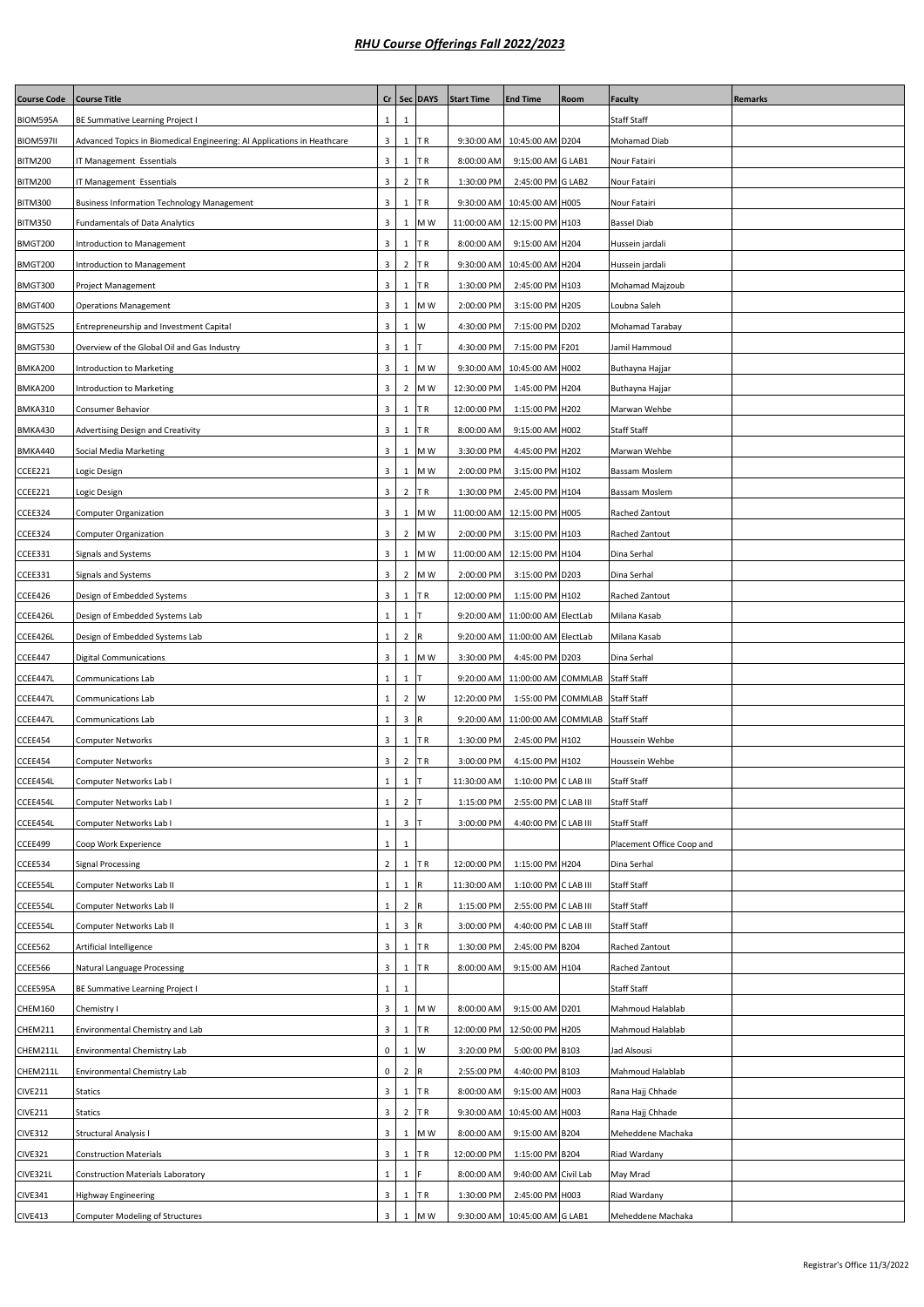| <b>Course Code</b>                 | <b>Course Title</b>                  |                         |                | Cr   Sec   DAYS | <b>Start Time</b> | <b>End Time</b>              | Room | <b>Faculty</b>            | <b>Remarks</b> |
|------------------------------------|--------------------------------------|-------------------------|----------------|-----------------|-------------------|------------------------------|------|---------------------------|----------------|
| <b>CIVE415</b>                     | Concrete II                          | $\mathbf{3}$            | $\mathbf{1}$   | ΤR              | 12:00:00 PM       | 1:15:00 PM B203              |      | Meheddene Machaka         |                |
| <b>CIVE423</b>                     | Soil Mechanics & Laboratory          | $\overline{\mathbf{3}}$ | 1              | M W             | 11:00:00 AM       | 12:15:00 PM D203             |      | Riad Wardany              |                |
| <b>CIVE432</b>                     | <b>Environmental Engineering</b>     | $\mathbf{3}$            | 1              | TR.             | 8:00:00 AM        | 9:15:00 AM B204              |      | Renalda elsamra           |                |
| <b>CIVE435</b>                     | Hydraulics                           | $\overline{\mathbf{3}}$ | 1              | ΤR              | 9:30:00 AM        | 10:45:00 AM B204             |      | Renalda elsamra           |                |
| <b>CIVE499</b>                     | Co-op Work Experience                | $\mathbf{1}$            | 1              |                 |                   |                              |      | Placement Office Coop and |                |
| <b>CIVE501</b>                     | Construction Planning and Management | $\overline{\mathbf{3}}$ | $\mathbf{1}$   | M W             | 2:00:00 PM        | 3:15:00 PM D201              |      | Rana Hajj Chhade          |                |
| <b>CIVE507</b>                     | Structural Analysis II               | $\overline{\mathbf{3}}$ | $\mathbf{1}$   | TR.             | 9:30:00 AM        | 10:45:00 AM D201             |      | Meheddene Machaka         |                |
| <b>CIVE519</b>                     | <b>Tall Building Structures</b>      | $\overline{\mathbf{3}}$ | $\mathbf{1}$   | ΤR              | 8:00:00 AM        | 9:15:00 AM D201              |      | Meheddene Machaka         |                |
| <b>CIVE523</b>                     | Repair of Concrete Structures        | $\overline{\mathbf{3}}$ | $\mathbf{1}$   | M W             | 12:30:00 PM       | 1:45:00 PM B204              |      | Riad Wardany              |                |
| <b>CIVE536</b>                     | Hydrology                            | $\overline{2}$          | 1              | M W             | 11:00:00 AM       | 11:50:00 AM B204             |      | Renalda elsamra           |                |
| CIVE595A                           | BE Summative Learning Project I      | $\mathbf{1}$            | 1              |                 |                   |                              |      | Staff Staff               |                |
| CIVE595B                           | BE Summative Learning Project II     | $\mathbf{3}$            | 1              |                 |                   |                              |      | Meheddene Machaka         |                |
| CMNS200                            | Etiquette                            | $\mathbf{1}$            | 1              | т               |                   | 10:50:00 AM 11:50:00 AM H102 |      | Mirna Talhouk             |                |
| <b>CMNS410</b>                     | <b>Public Speaking</b>               | $\mathbf{3}$            | 1              | ΤR              | 8:00:00 AM        | 9:15:00 AM B203              |      | Najwa Fares               | Social Science |
|                                    |                                      |                         |                |                 | 8:00:00 AM        | 9:40:00 AM                   |      |                           |                |
| COSC214                            | Introduction to Programming          | $\overline{\mathbf{3}}$ | $\mathbf{1}$   | M W             | 9:30:00 AM        | 10:20:00 AM 1228             |      | Mohamad alAbed            |                |
|                                    |                                      |                         |                | ΤR              | 8:00:00 AM        | 8:50:00 AM                   |      |                           |                |
| COSC214                            | Introduction to Programming          | $\overline{\mathbf{3}}$ | 2              | F               | 9:50:00 AM        | 11:30:00 AM 1228             |      | Mohamad alAbed            |                |
|                                    |                                      |                         |                |                 | 1:00:00 PM        | 2:40:00 PM                   |      |                           |                |
| COSC214                            | Introduction to Programming          | $\overline{\mathbf{3}}$ |                | 3 TR            | 1:30:00 PM        | 2:20:00 PM 1228              |      | Mohamad alAbed            |                |
| COSC316                            | Design and Analysis of Algorithms    | $\mathbf{3}$            | 1              | M W             | 8:00:00 AM        | 9:15:00 AM C LAB III         |      | Roaa Soloh                |                |
| COSC316                            | Design and Analysis of Algorithms    | $\overline{\mathbf{3}}$ |                | 2 M W           | 12:30:00 PM       | 1:45:00 PM C Lab IV          |      | Roaa Soloh                |                |
| COSC333                            | Web Programming                      | $\mathbf{3}$            | 1              | M W             | 9:30:00 AM        | 10:45:00 AM C LAB III        |      | Roaa Soloh                |                |
| COSC333                            | Web Programming                      | $\overline{\mathbf{3}}$ | $\overline{2}$ | <b>TR</b>       | 12:00:00 PM       | 1:15:00 PM 1228              |      | Roaa Soloh                |                |
| COSC399                            | COOP Work Experience                 | $\mathbf{3}$            | 1              |                 |                   |                              |      | Placement Office Coop and |                |
| COSC421                            | Theory of Computation                | $\overline{\mathbf{3}}$ | $\mathbf{1}$   | M W             | 8:00:00 AM        | 9:15:00 AM H104              |      | Mohamad alAbed            |                |
| COSC435                            | Mobile Application Development       | $\overline{\mathbf{3}}$ | $\mathbf{1}$   | ΤR              | 9:30:00 AM        | 10:45:00 AM 1228             |      | Roaa Soloh                |                |
| COSC451                            | <b>Operating Systems</b>             | $\mathbf{3}$            | 1              | TR.             | 12:00:00 PM       | 1:15:00 PM H104              |      | Houssein Wehbe            |                |
| COSC490                            | Summative Learning Experience        | 3                       | 1              |                 |                   |                              |      | Mohamad alAbed            |                |
| <b>CVLN301</b>                     | Civilization Studies I               | $\overline{\mathbf{3}}$ |                | $1$ TR          | 12:00:00 PM       | 1:15:00 PM H003              |      | Farid Khoury              | Humanities     |
| ELEC320                            | Electronics                          | $\overline{\mathbf{3}}$ | $\mathbf{1}$   | M W             | 12:30:00 PM       | 1:45:00 PM B203              |      | Toufic Hijazi             |                |
| ELEC320                            | Electronics                          | $\overline{3}$          | $2^{\circ}$    | M W             | 12:30:00 PM       | 1:45:00 PM H002              |      | Mohammad Taha             |                |
| ELEC320                            | Electronics                          | 3 <sup>1</sup>          |                | 3 TR            | 1:30:00 PM        | 2:45:00 PM B203              |      | Toufic Hijazi             |                |
| ELEC320                            | Electronics                          | $\mathbf{3}$            |                | 4 TR            | 1:30:00 PM        | 2:45:00 PM H004              |      | Mohammad Taha             |                |
| ELEC320L                           | Electronics Lab                      | $\mathbf{1}$            | $\mathbf{1}$   | M               | 3:20:00 PM        | 5:00:00 PM ElectLab          |      | Milana Kasab              |                |
| ELEC320L                           | Electronics Lab                      | $\mathbf{1}$            | 2 <sup>1</sup> | W               | 3:20:00 PM        | 5:00:00 PM ElectLab          |      | Milana Kasab              |                |
| ELEC320L                           | Electronics Lab                      | $\mathbf{1}$            | 3              |                 | 8:00:00 AM        | 9:40:00 AM ElectLab          |      | Staff Staff               |                |
| ELEC320L                           | Electronics Lab                      | $\mathbf{1}$            | 4              |                 | 9:50:00 AM        | 11:30:00 AM ElectLab         |      | Staff Staff               |                |
| ELEC320L                           | Electronics Lab                      | $\mathbf{1}$            | 5              |                 | 1:00:00 PM        | 2:40:00 PM ElectLab          |      | Staff Staff               |                |
| ELEC320L                           | Electronics Lab                      | $\mathbf{1}$            | 6              |                 | 3:00:00 PM        | 4:40:00 PM ElectLab          |      | Staff Staff               |                |
| ELEC433                            | High Voltage Engineering             | $\overline{\mathbf{3}}$ | $\mathbf{1}$   | M W             | 11:00:00 AM       | 12:15:00 PM D201             |      | Mohammad Taha             |                |
| ELEC451                            | Control Systems                      | $\overline{\mathbf{3}}$ | $\mathbf{1}$   | M W             | 3:30:00 PM        | 4:45:00 PM D201              |      | Mohammad Taha             |                |
| ELEC499                            | Co-op Work Experience                | $\mathbf{1}$            | 1              |                 |                   |                              |      | Placement Office Coop and |                |
| ELEC534                            | <b>Advanced Power Systems</b>        | $\mathbf{3}$            | $\mathbf{1}$   | ΤR              | 3:00:00 PM        | 4:15:00 PM D201              |      | Mohammad Taha             |                |
| ELEC595A                           | BE Summative Learning Project I      | $\mathbf{1}$            | 1              |                 |                   |                              |      | Staff Staff               |                |
|                                    | Freshman English                     | $\mathbf{3}$            | $\mathbf{1}$   | M W             | 2:00:00 PM        | 3:15:00 PM F207              |      | Staff Staff               |                |
| <b>ENGL 101</b><br><b>ENGL 101</b> | Freshman English                     | $\overline{\mathbf{3}}$ | $\overline{2}$ | TR.             | 9:30:00 AM        | 10:45:00 AM H203             |      | Fatima Shamdeen           |                |
|                                    |                                      |                         |                |                 |                   |                              |      |                           |                |
| <b>ENGL210</b>                     | English Composition and Rhetoric     | $\overline{\mathbf{3}}$ | $\mathbf{1}$   | M W             | 8:00:00 AM        | 9:15:00 AM H204              |      | Maysaa Banat              |                |
| <b>ENGL210</b>                     | English Composition and Rhetoric     | $\overline{\mathbf{3}}$ |                | 2 M W           | 11:00:00 AM       | 12:15:00 PM F207             |      | Fatima Shamdeen           |                |
| <b>ENGL210</b>                     | English Composition and Rhetoric     | $\overline{\mathbf{3}}$ | 3              | M W             | 12:30:00 PM       | 1:45:00 PM H003              |      | Fatima Shamdeen           |                |
| <b>ENGL210</b>                     | English Composition and Rhetoric     | 3                       | $\overline{4}$ | TR.             | 9:30:00 AM        | 10:45:00 AM H002             |      | Maysaa Banat              |                |
| <b>ENGL210</b>                     | English Composition and Rhetoric     | $\overline{\mathbf{3}}$ |                | 5 TR            | 12:00:00 PM       | 1:15:00 PM D201              |      | Grasiella Harb            |                |
| ENGL217                            | Professional English Communication   | $\overline{\mathbf{3}}$ | 1              | M W             | 9:30:00 AM        | 10:45:00 AM H204             |      | Najwa Fares               |                |
| ENGL217                            | Professional English Communication   | 3                       | 2              | M W             | 12:30:00 PM       | 1:45:00 PM F206              |      | Najwa Fares               |                |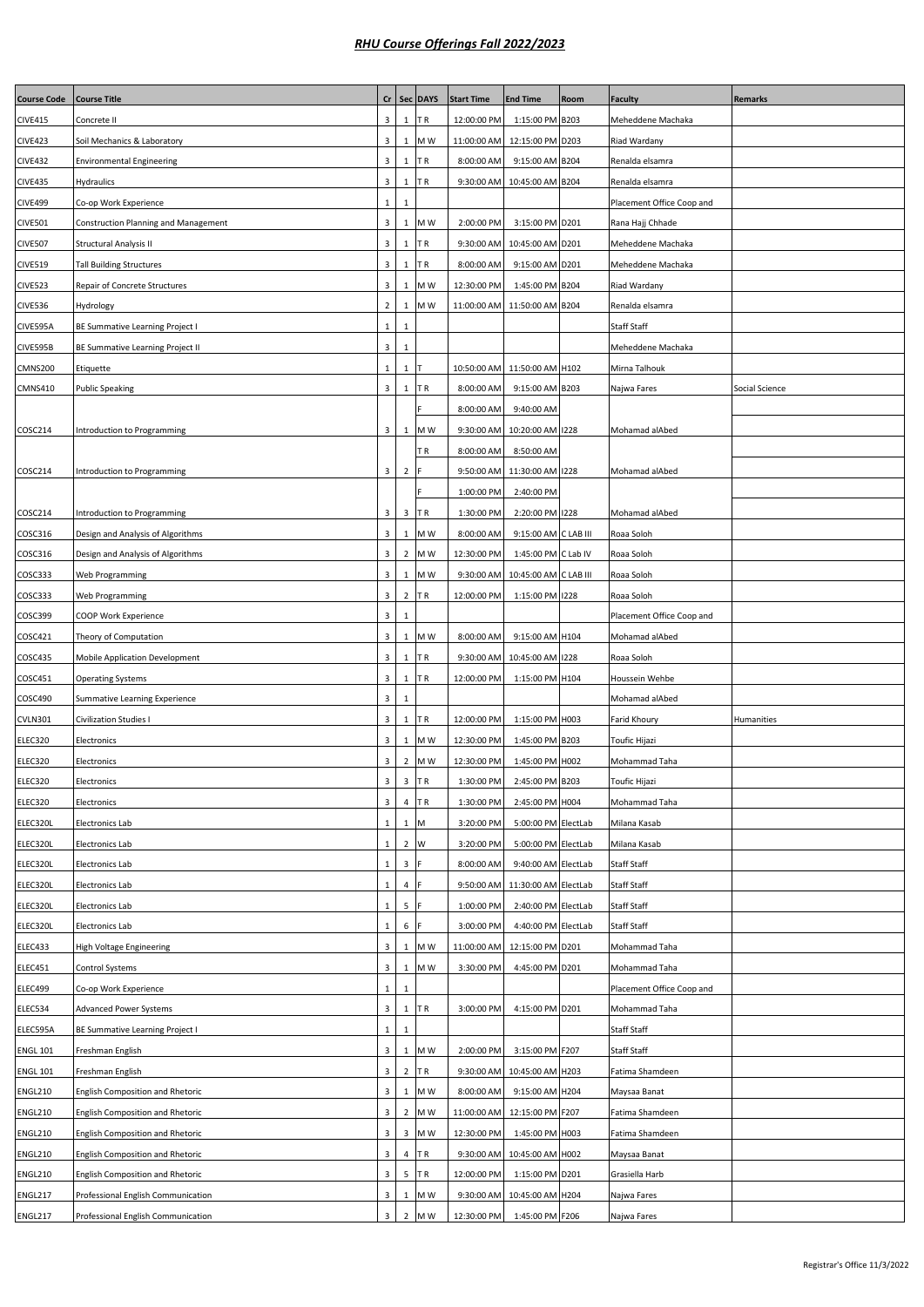| <b>Course Code</b> | <b>Course Title</b>                              | cr                      | Sec            | <b>DAYS</b> | <b>Start Time</b> | <b>End Time</b>              | Room | <b>Faculty</b>            | <b>Remarks</b>                     |
|--------------------|--------------------------------------------------|-------------------------|----------------|-------------|-------------------|------------------------------|------|---------------------------|------------------------------------|
| ENGL217            | Professional English Communication               | 3                       | $\mathbf{3}$   | ΤR          | 9:30:00 AM        | 10:45:00 AM B203             |      | Grasiella Harb            |                                    |
| ENGL217            | Professional English Communication               | 3                       | $\overline{4}$ | ΤR          | 1:30:00 PM        | 2:45:00 PM F207              |      | Maysaa Banat              |                                    |
| ENGL220            | Introduction to Literature                       | 3                       | $\mathbf{1}$   | M W         | 3:30:00 PM        | 4:45:00 PM H204              |      | Hassan Rahme              | Humanities                         |
| ENGL330            | Language Acquisition                             | 3                       | $\mathbf{1}$   | M W         | 2:00:00 PM        | 3:15:00 PM 1215              |      | Grasiella Harb            |                                    |
| ENGL342            | Introduction to Shakespeare                      | 3                       | $\,1\,$        | M W         | 9:30:00 AM        | 10:45:00 AM 1215             |      | Grasiella Harb            | Humanities                         |
| <b>ENGL462</b>     | Introduction to Psycholinguistics                | 3                       | 1              | ΤR          | 12:00:00 PM       | 1:15:00 PM 1215              |      | Najwa Fares               |                                    |
| ENGL465            | Senior Project                                   | 3                       | 1              | ΤR          | 3:00:00 PM        | 4:15:00 PM 1215              |      | Najwa Fares               |                                    |
| <b>ENGR201</b>     | Engineering for the Community                    | $\mathbf{1}$            | $\mathbf{1}$   | W           | 3:30:00 PM        | 4:20:00 PM MEA               |      | Staff Staff               |                                    |
| ENGR300            | <b>Engineering Economics and Management</b>      | 3                       | $\mathbf{1}$   | M W         | 11:00:00 AM       | 12:15:00 PM B203             |      | Mohamad Tarabay           |                                    |
| <b>ENGR510</b>     | <b>Engineering Project Management</b>            | 3                       | $\mathbf{1}$   | M W         | 8:00:00 AM        | 9:15:00 AM H103              |      | Renalda elsamra           |                                    |
| <b>ENVS201</b>     | Introduction to Enviornmental Science            | 3                       | 1              | M W         | 11:00:00 AM       | 12:15:00 PM H004             |      | Mahmoud Halablab          | Not open to Engineering Students   |
| <b>ENVS201</b>     | Introduction to Enviornmental Science            | 3                       | $\overline{2}$ | ΤR          |                   | 9:30:00 AM 10:45:00 AM H004  |      | Mahmoud Halablab          | Not open to Engineering Students   |
| FADR200            | Drawing I                                        | 3                       | $\mathbf{1}$   | ΤR          |                   | 11:00:00 AM 12:50:00 PM 1217 |      | Larisa Vasilchenko        |                                    |
| FADR215            | History of Art                                   | 3                       | $\mathbf{1}$   | ΤR          | 9:30:00 AM        | 10:45:00 AM F207             |      | Noura Sammoura            | Fine Arts                          |
| FADR220            | Fundamentals of 2D Design                        | 3                       | 1              | T R         | 1:30:00 PM        | 3:20:00 PM 1217              |      | Larisa Vasilchenko        |                                    |
| GERM200            | German I                                         | 3                       | 1              | ΤR          | 3:00:00 PM        | 4:40:00 PM H204              |      | Nazek Elsaghir            | Names to be sent by MME Department |
| GRDS220            | Introduction to Digital Media                    | 3                       | $\mathbf{1}$   | M W         | 3:30:00 PM        | 4:45:00 PM ILABVI            |      | Rihab Zebian              |                                    |
| GRDS220            | Introduction to Digital Media                    | 3                       | $\overline{2}$ | M W         | 2:00:00 PM        | 3:15:00 PM ILABVI            |      | Rihab Zebian              |                                    |
| GRDS300            | Illustration                                     | 3                       | $\mathbf{1}$   | ΤR          | 12:00:00 PM       | 1:15:00 PM 1216              |      | Staff Staff               |                                    |
| <b>GRDS305</b>     | Type II                                          | 3                       | 1              | ΤR          | 9:30:00 AM        | 10:45:00 AM 1216             |      | Serene Srouji             |                                    |
| GRDS305            | Type II                                          | 3                       | $\overline{2}$ | ΤR          | 9:30:00 AM        | 10:45:00 AM 1217             |      | Staff Staff               |                                    |
| GRDS310            | Design I                                         | 3                       | $\mathbf{1}$   | M W         | 9:00:00 AM        | 10:50:00 AM 1216             |      | Serene Srouji             |                                    |
| GRDS310            | Design I                                         | 3                       | $\overline{2}$ | M W         | 9:00:00 AM        | 10:50:00 AM 1217             |      | Staff Staff               |                                    |
| <b>GRDS385</b>     | VR Illustration and Sculpting                    | 3                       | 1              | M W         | 2:00:00 PM        | 3:15:00 PM C Lab IV          |      | Staff Staff               |                                    |
| <b>GRDS385</b>     | VR Illustration and Sculpting                    | 3                       | $\overline{2}$ | M W         | 3:30:00 PM        | 4:45:00 PM C Lab IV          |      | Staff Staff               |                                    |
| GRDS399            | Co-op Training Experience                        | $\mathbf{1}$            | 1              |             |                   |                              |      | Placement Office Coop and |                                    |
| <b>GRDS409</b>     | Design Writing Research                          | 3                       | $\mathbf{1}$   | ΤR          | 8:00:00 AM        | 9:15:00 AM ILABVI            |      | Noura Sammoura            |                                    |
| GRDS411            | Design III                                       | 3                       | $\mathbf{1}$   | M W         | 11:00:00 AM       | 12:50:00 PM 1216             |      | Serene Srouji             |                                    |
| <b>GRDS424</b>     | Web and Interactive Design                       | 3                       | 1              | ΤR          | 12:00:00 PM       | 1:15:00 PM ILABVI            |      | Staff Staff               |                                    |
| <b>GRDS440</b>     | Design and Social Impact                         | 3                       | $\mathbf{1}$   | ΤR          | 1:30:00 PM        | 2:45:00 PM TBA               |      | Staff Staff               |                                    |
| <b>GRDS440</b>     | Design and Social Impact                         | 3                       | $\overline{2}$ | ΤR          | 3:00:00 PM        | 4:15:00 PM 1228              |      | Staff Staff               |                                    |
| HCIS240            | <b>Medical Terminology</b>                       | 3                       | 1              | M W         | 2:00:00 PM        | 3:15:00 PM H204              |      | Mahmoud Halablab          |                                    |
| <b>HCIS341</b>     | Health Information Systems I                     | $\overline{\mathbf{3}}$ |                | 1 M W       | 3:30:00 PM        | 4:45:00 PM H203              |      | Talal Salameh             |                                    |
| HCIS444            | Healthcare Business Intelligence & Data Analysis | 3                       | $\mathbf{1}$   | M W         | 8:00:00 AM        | 9:15:00 AM D203              |      | Talal Salameh             |                                    |
| <b>HIST365</b>     | History of Europe in the Middle East             | 3                       | $\mathbf{1}$   | ΤR          | 3:00:00 PM        | 4:15:00 PM H002              |      | Farid Khoury              |                                    |
| IELP070            | Preparatory English                              | 0                       | $\mathbf{1}$   | <b>MTWR</b> | 8:00:00 AM        | 3:00:00 PM F101              |      | Staff Staff               |                                    |
|                    |                                                  |                         |                | ΤR          | 9:30:00 AM        | 1:15:00 PM                   |      |                           |                                    |
| IELP085            | <b>Elementary English</b>                        | 0                       | $\mathbf{1}$   | M W         | 11:00:00 AM       | 1:50:00 PM F102              |      | Staff Staff               |                                    |
|                    |                                                  |                         |                | ΤR          | 9:30:00 AM        | 1:15:00 PM                   |      |                           |                                    |
| IELP095            | Intermediate English                             | $\mathbf 0$             | $\mathbf{1}$   | M W         | 11:00:00 AM       | 1:50:00 PM F103              |      | Staff Staff               |                                    |
|                    |                                                  |                         |                | ΤR          | 12:00:00 PM       | 1:15:00 PM                   |      |                           |                                    |
| <b>IELP100</b>     | <b>Advanced English</b>                          | 0                       | $\mathbf{1}$   | M W         | 12:30:00 PM       | 1:45:00 PM F207              |      | Dina Baba                 |                                    |
|                    |                                                  |                         |                | ΤR          | 12:00:00 PM       | 1:15:00 PM                   |      |                           |                                    |
| <b>IELP100</b>     | <b>Advanced English</b>                          | 0                       | $\overline{2}$ | M W         | 12:30:00 PM       | 1:45:00 PM F205              |      | Staff Staff               |                                    |
| MATH185            | Introduction to Probability and Statistics       | 3                       | $\mathbf{1}$   | TR          | 1:30:00 PM        | 2:45:00 PM D201              |      | Staff Staff               | Remedial Course                    |
| MATH189            | <b>Fundamentals of Algebra</b>                   | 3                       | $1\,$          | ΤR          | 3:00:00 PM        | 4:15:00 PM H003              |      | Staff Staff               | Remedial and Freshman Course       |
| MATH190            | Calculus I                                       | 3                       | $\mathbf{1}$   | M W         | 9:30:00 AM        | 10:45:00 AM H003             |      | Lara AbouOrm              | Remedial and Freshman Course       |
| MATH191            | Calculus II                                      | 3                       | $\mathbf{1}$   | M W         | 2:00:00 PM        | 3:15:00 PM H002              |      | Malak Dally               | Remedial and Freshman Course       |
| MATH207            | College Algebra                                  | 3                       | $\mathbf{1}$   | M W         | 8:00:00 AM        | 9:15:00 AM H002              |      | Zahi Ramadan              |                                    |
| MATH211            | Calculus III                                     | 4                       | 1              | <b>MTWR</b> | 8:00:00 AM        | 8:50:00 AM H102              |      | Lara AbouOrm              |                                    |
| MATH211            | Calculus III                                     | 4                       | $\overline{2}$ | ΤR          | 3:00:00 PM        | 4:40:00 PM B204              |      | Lara AbouOrm              |                                    |
| MATH211            | Calculus III                                     | $\overline{4}$          | 3              | ΤR          | 3:00:00 PM        | 4:40:00 PM H104              |      | Husam Salami              |                                    |
| MATH311            | Linear Algebra                                   | 3                       | $\mathbf{1}$   | TR          | 1:30:00 PM        | 2:45:00 PM H005              |      | Lara AbouOrm              |                                    |
| MATH314            | <b>Ordinary Differential Equations</b>           | $\overline{3}$          |                | 1 MW        | 12:30:00 PM       | 1:45:00 PM H104              |      | Lara AbouOrm              |                                    |